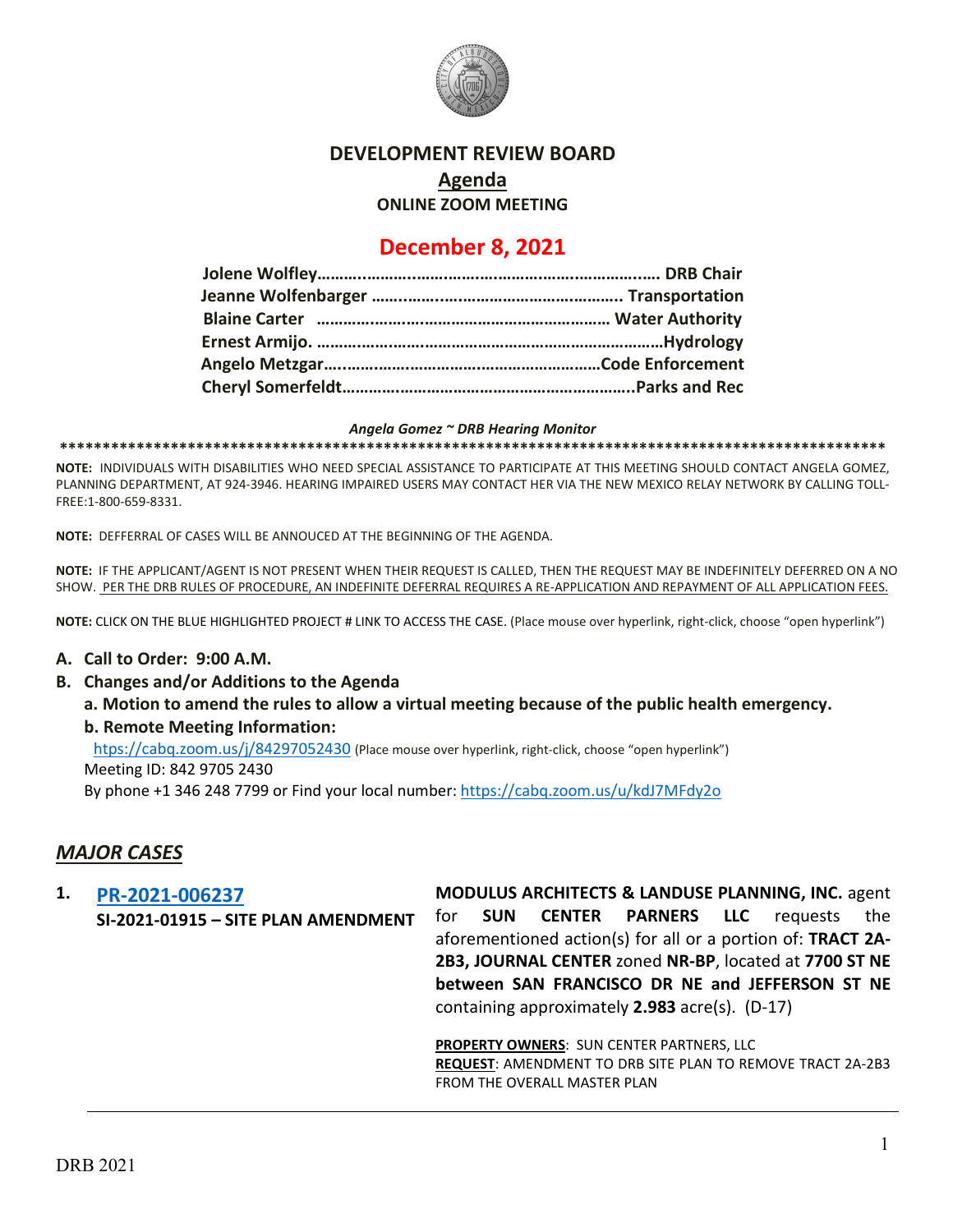| 2. | PR-2021-006238<br>SI-2021-01916- SITE PLAN                                                    | <b>CONSENSUS PLANNING.</b> agent for TITAN DEVELOPMENT<br>requests the aforementioned action(s) for all or a portion<br>of: LOTS 15-18, BLOCK 20 UNITS A and B, NORTH<br>ALBUQUERQUE ACRES zoned MX-L, located at ALAMEDA<br>BLVD between SAN PEDRO AND LOUSIANA BLVD NE and<br>JEFFERSON ST NE containing approximately 2.77 acre(s).<br>$(C-18)$<br>PROPERTY OWNERS: SIEGELE, FREDRICK J SUCESSOR SIEGELE IRRVT<br>REQUEST: SITE PLAN FOR 105 UNIT APARTMENT COMPLEX                                                                                                                  |
|----|-----------------------------------------------------------------------------------------------|-----------------------------------------------------------------------------------------------------------------------------------------------------------------------------------------------------------------------------------------------------------------------------------------------------------------------------------------------------------------------------------------------------------------------------------------------------------------------------------------------------------------------------------------------------------------------------------------|
| 3. | PR-2021-005864 IDO 2019<br>SD-2021-00212 - PRELIMINARY PLAT                                   | CSI - CARTESIAN SURVEYS, INC. agent for RED SKY<br>HOLDINGS requests the aforementioned action(s) for all or<br>a portion of: LOT 12 UNIT 5, AVALON SUBDIVISION zoned<br>NR-BP, located on EAST SIDE OF 98TH ST NW, BETWEEN<br>BLUEWATER RD NW and VOLCANO RD NW containing<br>approximately 11.0954 acre(s). (K-09) [Deferred from 11/17/21]<br>PROPERTY OWNERS: MAJEC, LLC<br>REQUEST: TO CREATE 6 TRACTS FROM ONE EXISTING TRACT BY<br>SUBDIVISION, GRANT EASEMENT AND ADDITIONAL RIGHT OF WAY                                                                                       |
| 4. | PR-2021-005628 IDO 2020<br>SD-2021-00214 - PRELIMINARY PLAT<br>SD-2021-00224 - BULK LAND PLAT | <b>BOHANNAN HUSTON INC.</b> agent for MDS INVESTMENTS,<br>LLC requests the aforementioned action(s) for all or a<br>portion of: TRACT A-1-A-1-A, MESA DEL SOL INNOVATION<br>PARK zoned PC, located on UNIVERSITY BLVD SE between<br><b>STRYKER</b><br><b>RD</b><br><b>UNIVERSITY</b><br><b>BLVD</b><br>containing<br>and<br>approximately 1598.6338 acre(s). (R-14, S-14-17, T-15-17)<br>[Deferred from 11/17/21]<br>PROPERTY OWNERS: MDS INVESTMENTS, LLC<br>REQUEST: PRELIMINARY PLAT AND BULK LAND PLAT FOR FUTURE<br>TRACT N AND THE RE-PLAT OF TRACT A-1-A1-A TO DEDICATE RIGHT OF |

WAY FOR MESA DEL SOL TOWN CENTER.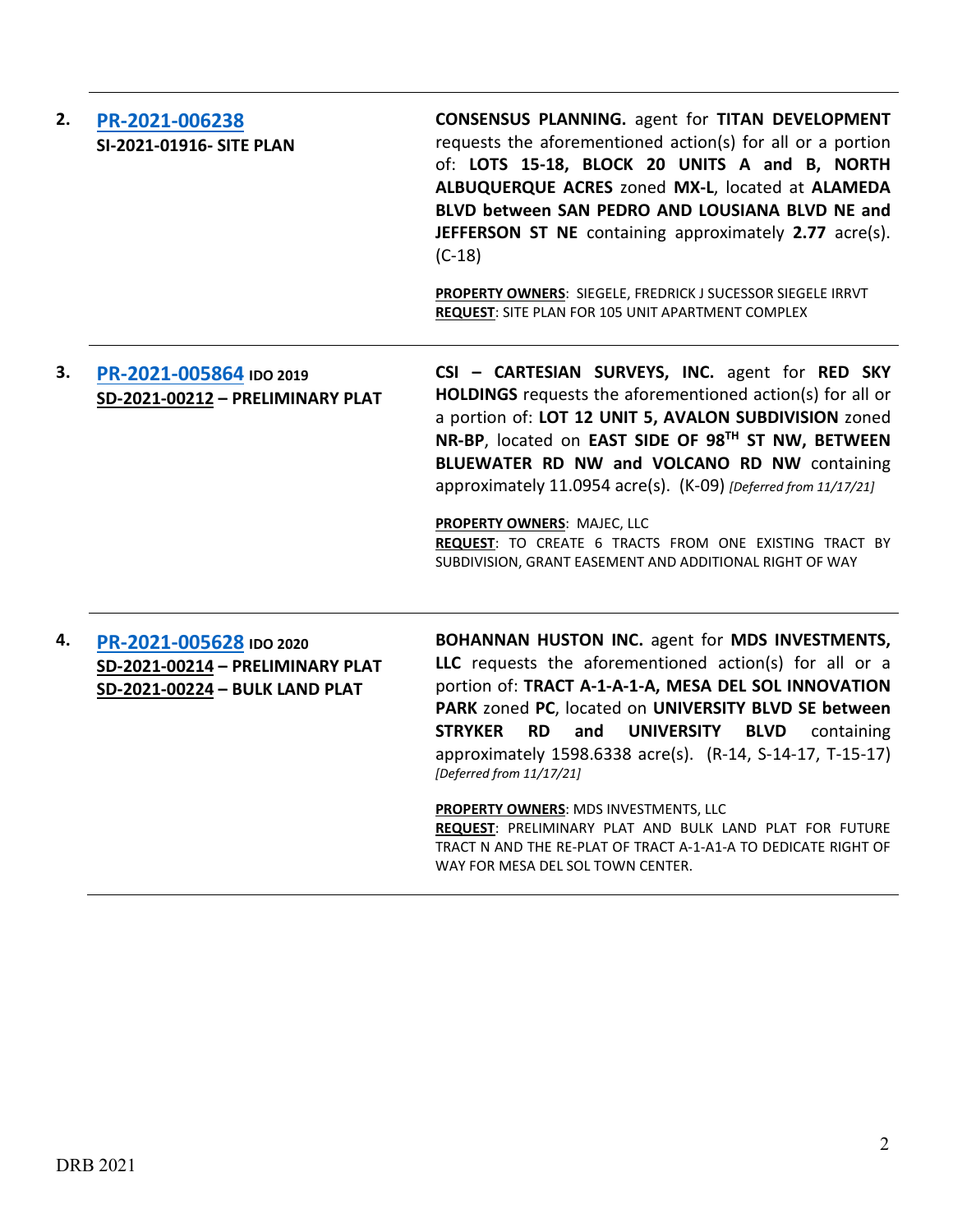| 5. | PR-2020-004447<br>SI-2021-01885 - SITE PLAN                                                                                                                                                                                                                              | AECOM agent for PUBLIC SERIVCE COMPANY OF NEW<br><b>MEXICO (PNM)</b> requests the aforementioned action(s) for<br>all or a portion of: TRACT A-1, SUNPORT MUNICIPAL<br>ADDITION zoned NR-SU, located at 2200 SUNPORT BLVD<br>SE between UNIVERSITY BLVD SE and YALE BLVD SE<br>containing approximately 20.88 acre(s). (M-15) [Deferred from<br>12/1/21<br><b>PROPERTY OWNERS: PNM</b><br>REQUEST: SITE PLAN FOR NEW ELECTRIC UTILITY SUBSTATION ON AN<br>APPROXIMATELY 21 ACRE EASEMENTS OF THE SUPORT AT THE NE<br>CONER OF UNIVERSITY BLVD AND SUNPORT BLVD SE PER EPC<br>CONDTION OF APPROVAL AS DETERMINED BY ZEO.                                      |
|----|--------------------------------------------------------------------------------------------------------------------------------------------------------------------------------------------------------------------------------------------------------------------------|--------------------------------------------------------------------------------------------------------------------------------------------------------------------------------------------------------------------------------------------------------------------------------------------------------------------------------------------------------------------------------------------------------------------------------------------------------------------------------------------------------------------------------------------------------------------------------------------------------------------------------------------------------------|
| 6. | PR-2021-005717 IDO 2020<br>(AKA: PR-2021-005823)<br>SD-2021-00162 - PRELIMINARY PLAT<br>VA-2021-00310 - SIDEWALK WAIVER<br><b>Sketch plat 7-14-2021</b><br>VA-2021-00396 - WAIVER Block length<br>VA-2021-00397 - WAIVER Stub street<br>VA-2021-00398 - WAIVER Rear yard | RESPEC, JEREMY SHELL agent for DR HORTON requests the<br>aforementioned action(s) for all or a portion of: TRACT 2<br>UNIT 2, THE TRAILS zoned R-ML, located on OAK RIDGE<br>between UNIVERSE BLVD and TIJERAS CREEK RD<br>containing approximately 10.4 acre(s). (C-9) (Deferred from<br>8/25/21, 9/1/21, 9/29/21, 10/20/21, 10/27/21, 11/3/21, 12/1/21]]<br><b>PROPERTY OWNERS: SIERRA HEALTH SERVICES INC &amp; ETAL</b><br>REQUEST: CREATE 72 RESIDENTIAL LOTS AND 7 HOA TRACTS FROM<br>ONE EXISTING PARCEL, WAIVERS FOR MAXIMUM ALLOWABLE BLOCK<br>LENGTH, INCORPORATION OF A PERMANENT STUB STREET, AND REAR<br>YARDS ADJACENT TO AN ARTERIAL ROADWAY. |
| 7. | PR-2021-005414 IDO 2019<br>SI-2021-01031 - SITE PLAN<br>SD-2021-00136 - PRELIMINARY PLAT<br>SD-2021-00137 - VACATION OF PUBLIC                                                                                                                                           | TIERRA WEST, LLC agent for LA MAME LLC requests the<br>aforementioned action(s) for all or a portion of: TRACT F-4-<br>A PLAT OF TRACTS F-3-A, F-4-A & F-6-A, ATRISCO<br>BUSINESS PARK UNIT 3 zoned MX-M, located at 441 & 457<br>COORS RIVO between COORS RIVO NW and RUIFWATER                                                                                                                                                                                                                                                                                                                                                                             |

**EASEMENT 90' Drainage SD-2021-00138 – VACATION OF PUBLIC EASEMENT 10' Utility SD-2021-00139 – VACATION OF PRIVATE EASEMENT 40' x 30' Access Sketch plat 5-12-2021**

**COORS BLVD between COORS BLVD NW and BLUEWATER RD NW** containing approximately 8.94 acre(s). (J-10**)**  *[Deferred from 8/4/21, 8/25/21, 9/15/21, 10/20/21, 11/3/21, 11/17/21, 12/1/21]*

**PROPERTY OWNERS**: LA MAME, LLC **REQUEST**: DRB SITE PLAN, PRELIMINARY PLAT, VACATION ACTIONS

### *MINOR CASES*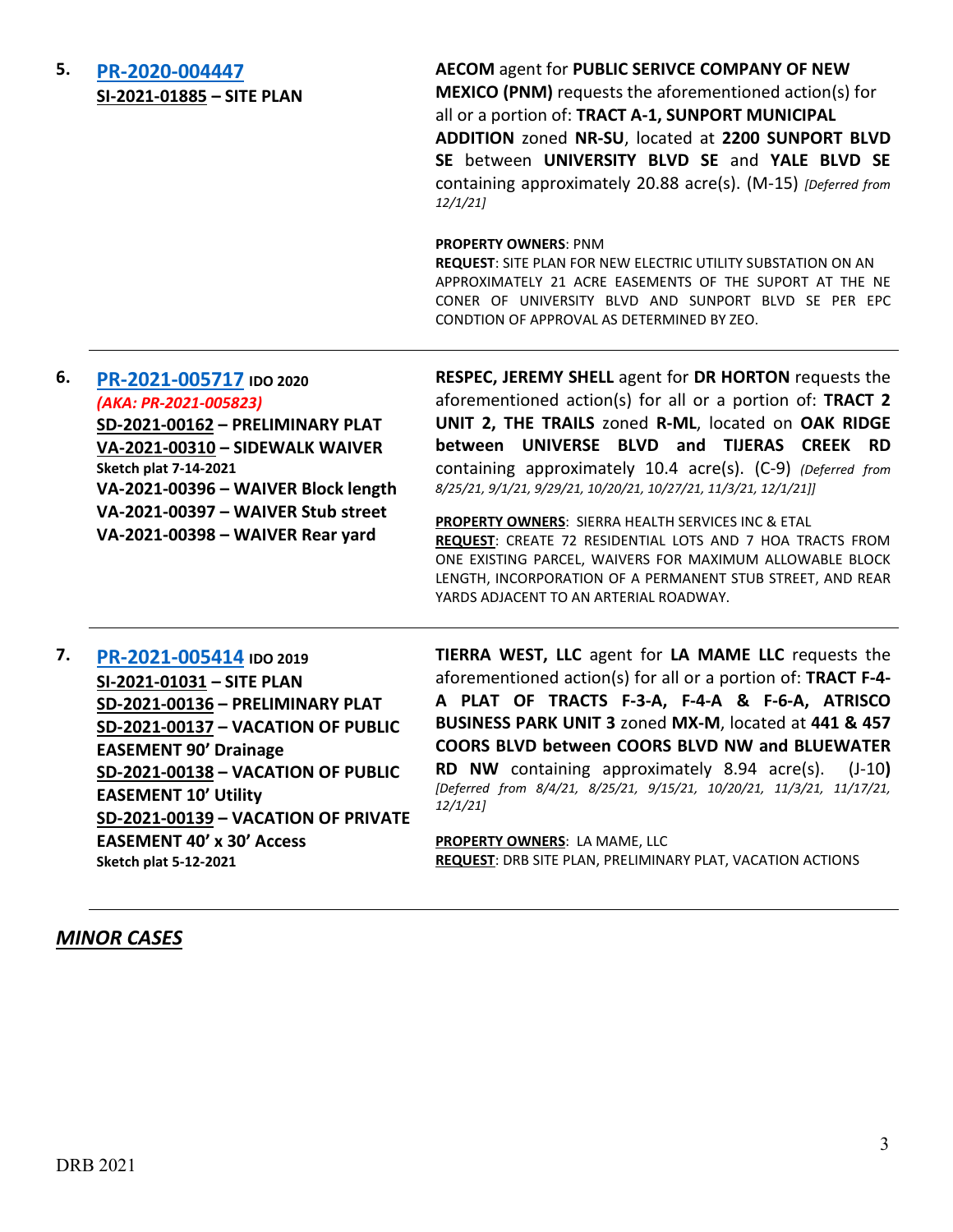### **8. [PR-2021-006070](http://data.cabq.gov/government/planning/DRB/PR-2021-006070/DRB%20Submittals/PR-2021-006070_Dec_8_2021%20(P&F)/)**

**SD-2021-00240 – PRELIMINARY/FINAL PLAT Slope SD-2021-00245 - VACATION OF PRIVATE EASEMENT De-siltation SD-2021-00246 - VACATION OF PRIVATE EASEMENT Drainage SD-2021-00247 - VACATION OF PRIVATE EASEMENT SD-2021-00249 - VACATION OF PUBLIC EASEMENT Anchor SD-2021-00250 - VACATION OF PUBLIC EASEMENT PUE**

**CSI – CARTESIAN SURVEY'S INC.** agent for 98**TH & I-40 LAND, LLC** requests the aforementioned action(s) for all or a portion of: **TRACT 9, UNIT 5, AVALON SUBDIVISION** zoned **NR-BP**, **located at BLUEWATER RD NW between 94TH ST and 90TH ST** containing approximately 16.1021 acre(s). (K-09**)**

**PROPERTY OWNERS: 98th &I-40 LAND, LLC REQUEST**: CREATE TWO NEW TRACTS FROM ONE EXISTING TRACT, GRANT EASEMENTS, VACATE PUBLIC EASEMENTS

| 9.  | PR-2019-002663<br>(1009082)<br>SD-2020-00193 - PRELIMINARY/FINAL<br><b>PLAT</b><br>VA-2020-00377 - WAIVER TO IDO<br>(Sketch Plat 8/12/20) | CONSENSUS PLANNING INC. agent(s) for GROUP II U26 VC,<br>LLC requests the aforementioned action(s) for all or a<br>portion of: TRACT 1 BLOCK 2 UNIT 26, VOLCANO CLIFFS<br>SUBDIVISION, zoned MX-L located on KIMMICK DR NW<br>between PASEO DEL NORTE and ROSA PARKS RD NW,<br>containing approximately 15.7217 acre(s). (C-11) [Deferred]<br>from 12/2/20, 1/13/21, 6/9/21]<br>PROPERTY OWNERS: GROUP II U26 VC, LLC                                                                                                                                                                                                                                                                                   |
|-----|-------------------------------------------------------------------------------------------------------------------------------------------|---------------------------------------------------------------------------------------------------------------------------------------------------------------------------------------------------------------------------------------------------------------------------------------------------------------------------------------------------------------------------------------------------------------------------------------------------------------------------------------------------------------------------------------------------------------------------------------------------------------------------------------------------------------------------------------------------------|
|     |                                                                                                                                           | REQUEST: MINOR SUBDIVISON PLAT TO SPLIT LOT TO MATCH EPC<br>APPROVED ZONE BOUNDARY, BULK LAND WAIVER TO DEFER<br>INFRASTRUCTURE TO FUTURE PLATTING/SITE PLAN ACTIONS.                                                                                                                                                                                                                                                                                                                                                                                                                                                                                                                                   |
| 10. | Project #PR-2019-002277- IDO 2018<br>(1002962)<br>SI-2019-00246 - SITE PLAN                                                               | <b>RESPEC</b> agent(s) for <b>RAINBOW PASEO</b> , LLC request(s) the<br>aforementioned action(s) for all or a portion of TRACT A<br>PLAT OF TRACTS A, B AND C CANTATA AT THE TRAILS UNIT<br>2 (BEING A REPLAT OF TRACT OS-4 THE TRAILS UNIT 2 &<br>TRACT A TAOS AT THE TRAILS UNIT 2), zoned R-ML,<br>located on OAKRIDGE ST NW between OAKRIDGE ST NW<br>and TREE LINE AVE NW, containing approximately 3.26<br>acre(s). (C-9) [Deferred from 8/15/19, 10/9/19, 12/4/19, 2/5/20, 3/4/20,<br>4/15/20, 6/3/20, 8/5/20], 9/30/20, 10/14/20, 12/16/20, 2/24/21, 4/21/21,<br>6/23/21, 8/25/21, 10/6/21, 10/20/21, 11/10/21]<br>PROPERTY OWNERS: RV LOOP LLC<br><b>REQUEST: 52 UNIT TOWNHOME DEVELOPMENT</b> |